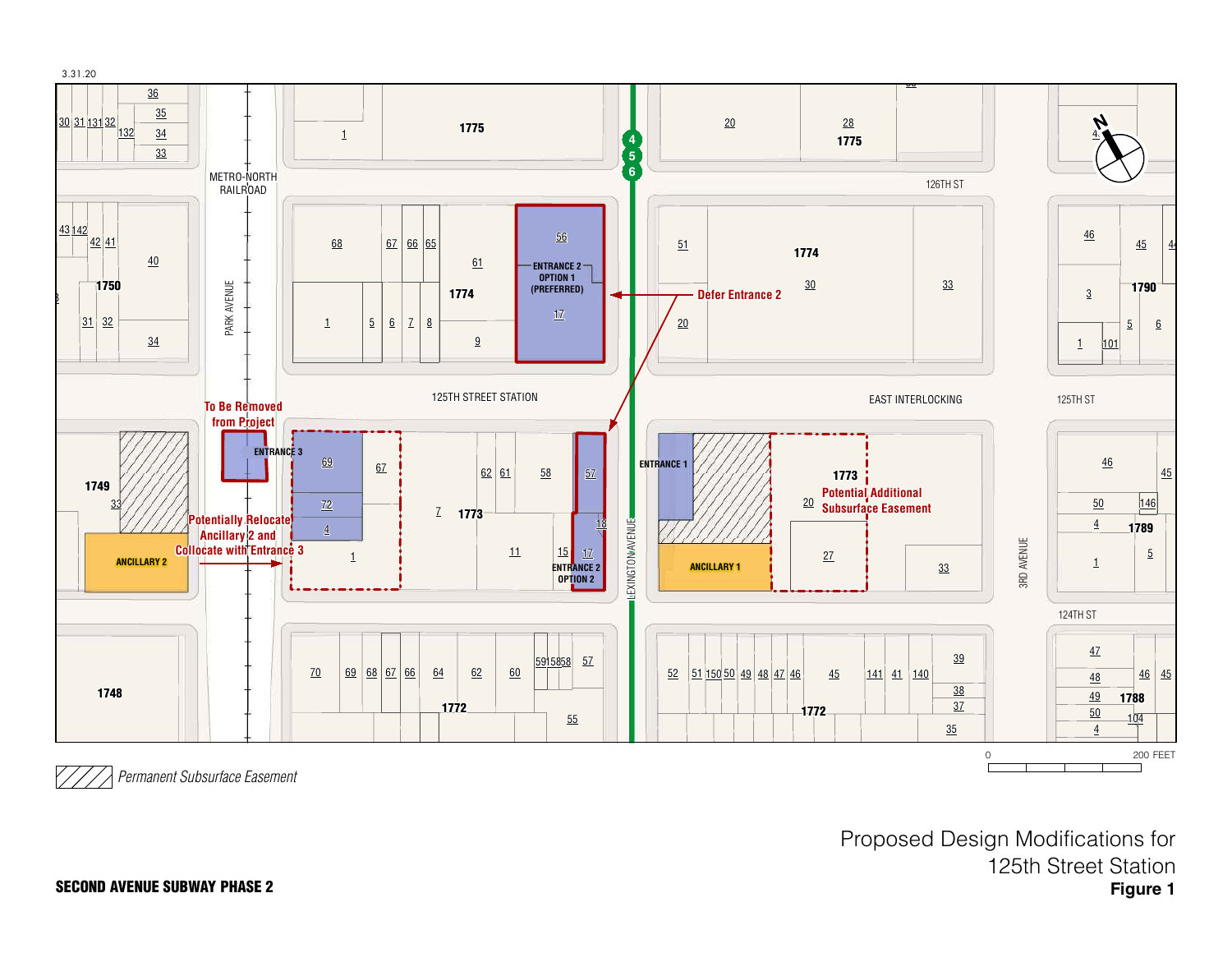

Proposed Design Modification 125th Street Tail Tracks **Figure 2**